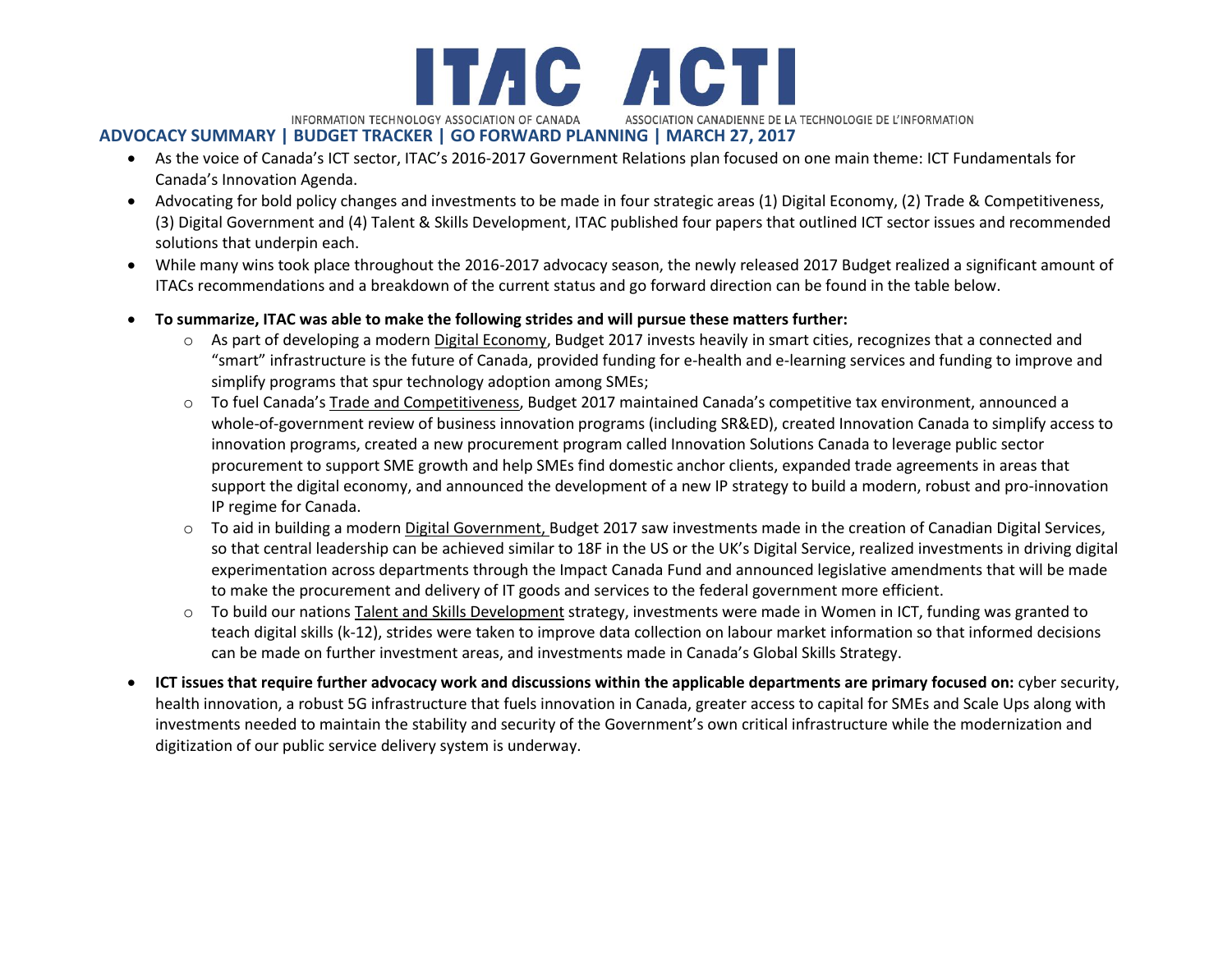| BUDGET 2017 BREAKDOWN AS IT ALIGNS TO ITAC'S 2016-2017 GR PLAN & ICT ADVOCACY ISSUES                                                                             |                                                                                                                                                                                                                |                                                                                                                                                                                                                                                                                                                                                                                                  |
|------------------------------------------------------------------------------------------------------------------------------------------------------------------|----------------------------------------------------------------------------------------------------------------------------------------------------------------------------------------------------------------|--------------------------------------------------------------------------------------------------------------------------------------------------------------------------------------------------------------------------------------------------------------------------------------------------------------------------------------------------------------------------------------------------|
| <b>ITAC RECOMMENDATION</b>                                                                                                                                       | <b>FEDERAL BUDGET RESPONSE</b>                                                                                                                                                                                 | <b>NOTES &amp; NEXT STEPS</b>                                                                                                                                                                                                                                                                                                                                                                    |
| <b>Modern Digital Economy Paper</b>                                                                                                                              |                                                                                                                                                                                                                |                                                                                                                                                                                                                                                                                                                                                                                                  |
| 1.1 Accelerated Capital Cost<br>Allowance Rates for ICT /<br><b>Digital Categories</b>                                                                           | Not mentioned in Budget 2017                                                                                                                                                                                   | During advocacy season, ITAC got approval to host an ACCA expert<br>roundtable to further flush out solutions. This is being pursued with<br>the departments of Innovation, Science and Economic Development<br>(ISED) and Finance Canada (FC).                                                                                                                                                  |
| 1.2 Enable 5G deployment                                                                                                                                         | Not mentioned in Budget 2017                                                                                                                                                                                   | During the advocacy season, ISED agreed that 5G investments are<br>necessary however only when a national, inclusive, 5G sandbox could<br>be developed. ISED and ITAC hosted roundtables on this subject and<br>will continue to purpose this advocacy issue. There is also the<br>potential to pursue funding through the federal Super Cluster<br>strategy. ITAC will continue to investigate. |
| 1.3 Integrate<br>teleco networks and core<br>supporting technologies, like<br>cyber security protections,<br>into its general definition of<br>"infrastructure." | <b>MODERATE WIN</b><br>Infrastructure chapter emphasizes<br>connected "smart" infrastructure as<br>future of Canada, but technological<br>infrastructure, like like 5G and cyber<br>security are not mentioned | ITAC is working closely with Infrastructure on Smart City Challenge<br>program development and will continue to press the importance of<br>digital infrastructure for the digital economy.                                                                                                                                                                                                       |
| 1.4 Fund e-health Services                                                                                                                                       | <b>WIN</b><br>Budget announced \$300 million/5 yrs<br>for Canada Health Infoway focused on                                                                                                                     | ITAC Health to continue working closely with Canada Health Infoway<br>and other health technology organizations.                                                                                                                                                                                                                                                                                 |
|                                                                                                                                                                  | expanding electronic health records,<br>including a national e-prescription<br>service.                                                                                                                        | ITAC must also work with the Government of Canada to better define<br>ICT's involvement in the development of a National Health Accord as<br>it will have an innovation agenda within it.                                                                                                                                                                                                        |
|                                                                                                                                                                  | The budget also indicates the<br>government has offered provinces \$1<br>billion over four years to support                                                                                                    |                                                                                                                                                                                                                                                                                                                                                                                                  |
|                                                                                                                                                                  | deployment of home care<br>infrastructure, which could include a<br>range of ICT categories.                                                                                                                   |                                                                                                                                                                                                                                                                                                                                                                                                  |
| 1.5 Integrate e-learning into<br>all federal programs                                                                                                            | Not discussed in Budget.                                                                                                                                                                                       | ITAC will continue to engage with government on the benefits of e-<br>learning.                                                                                                                                                                                                                                                                                                                  |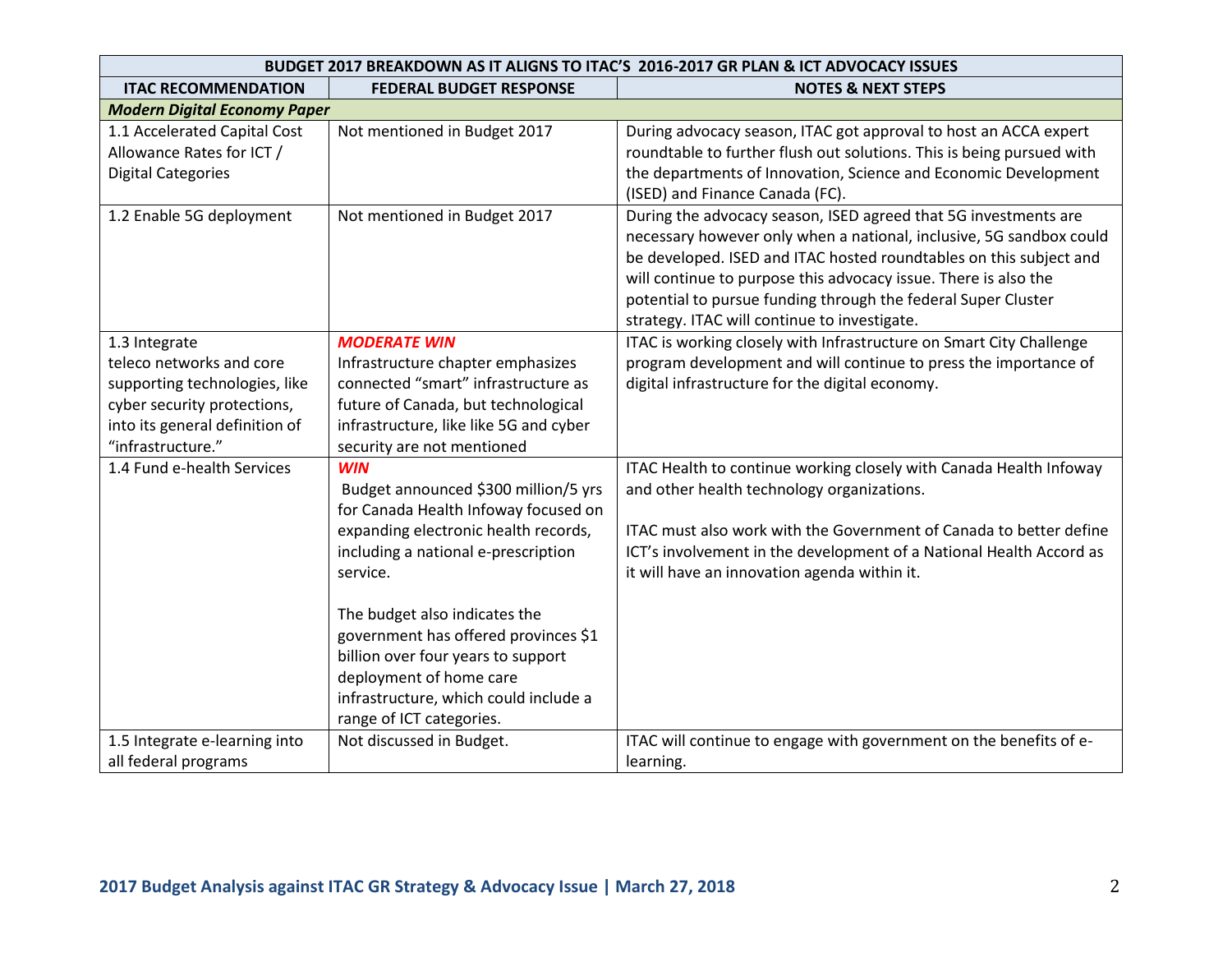| 1.6 Create a National Strategy     | <b>WIN</b>                                | ITAC is working very closely with Infrastructure and Communities to    |
|------------------------------------|-------------------------------------------|------------------------------------------------------------------------|
| for IoT                            | \$300 million over 11 years for the       | have members feed into the development and launch of the smart         |
|                                    | federal Smart Cities Challenge.           | cities challenge - including program design and connecting members     |
|                                    |                                           | with communities to build out proposals.                               |
|                                    |                                           |                                                                        |
|                                    |                                           | Conversations will continue with ISED, Public Safety and other         |
|                                    |                                           | departments on a broader strategy for IoT adoption in Canada.          |
| 1.7 Improve cyber security         | Not discussed in Budget.                  | A fulsome cyber strategy is currently being developed by Public Safety |
| preparedness across Canadian       |                                           | Canada as part of the Cyber Security Review. ITAC is engaging with     |
| business.                          |                                           | Public Safety Canada on this initiative.                               |
| 1.8 Help inform and inspire        | <b>MODERATE WIN</b>                       | ITAC will work closely with ISED on the shaping and strengthening of   |
| businesses to adopt                | Budget 2017 proposes to create a new      | the Tech Demo Program.                                                 |
| technologies to improve            | \$1.26 billion five-year Strategic        |                                                                        |
| operations                         | <b>Innovation Fund to consolidate and</b> | We will continue to engage the federal government on new programs      |
|                                    | simplify existing business innovation     | to drive technology adoption by Canadian businesses, especially        |
|                                    | programming, in particular the            | SMEs.                                                                  |
|                                    | <b>Strategic Aerospace and Defense</b>    |                                                                        |
|                                    | Initiative, Technology Demonstration      |                                                                        |
|                                    | Program, Automotive Innovation Fund       |                                                                        |
|                                    | and Automotive Supplier Innovation        |                                                                        |
|                                    | Program.                                  |                                                                        |
| <b>Trade and Competitiveness</b>   |                                           |                                                                        |
| 2.1 Maintain Canada's              | <b>MODERATE WIN</b>                       | $**NOTE**$                                                             |
| <b>Competitive Tax Environment</b> | No significant personal/corporate tax     | Multinationals should be aware of new efforts to combat                |
|                                    | changes included in budget.               | international tax avoidance under the G20/OECD BEPS program (pg.       |
|                                    |                                           | 202 of budget). Changes include requiring large multinationals to file |
|                                    |                                           | country-by-country reports detailing international distribution of     |
|                                    |                                           | activities by a corporate group and new "transfer pricing" rules.      |
|                                    |                                           | ITAC needs to hear from members if there are issues in these changes   |
|                                    |                                           | that we should be pursuing.                                            |
|                                    |                                           |                                                                        |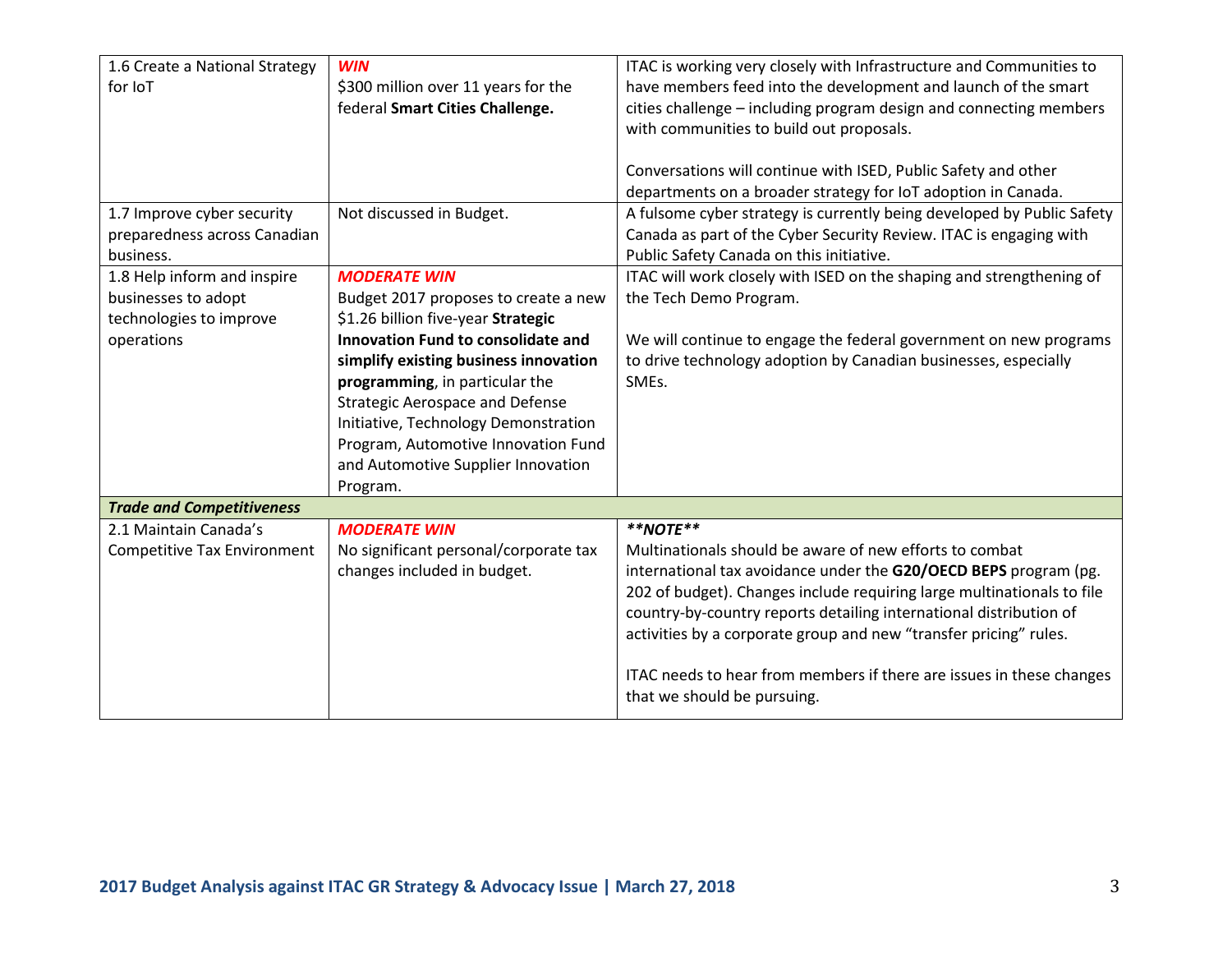| 2.2 Incentivize export growth  | <b>WIN</b>                                  | ITAC is already working with Finance Canada to organize roundtables  |
|--------------------------------|---------------------------------------------|----------------------------------------------------------------------|
| and collaborative R&D.         | <b>Budget announces:</b>                    | on ideas proposed in Innovation paper.                               |
| Undertake a holistic review of | - Whole-of-government review of             |                                                                      |
| Canada's Tax and R&D           | business innovation programs,               | ITAC will follow up closely with ISED who will lead the creation of  |
| Framework to ensure it meets   | including SR&ED.                            | Innovation Canada and the creation of the Strategic Innovation Fund. |
| the needs of the technology    |                                             |                                                                      |
| industry                       | - Creation of Innovation Canada as          | *Note - Budget seems to suggest Strategic Innovation Fund could      |
|                                | new single window service to simplify       | also be used to attract/incentivize foreign direct investment.       |
|                                | ability to access government                |                                                                      |
|                                | innovation supports.                        |                                                                      |
|                                |                                             |                                                                      |
|                                | - Creation of Strategic Innovation          |                                                                      |
|                                | Fund to bundle a range of boutique          |                                                                      |
|                                | innovation credits (defense, auto, etc)     |                                                                      |
|                                | into a single \$1.26 billion fund that will |                                                                      |
|                                | be accessible to a wider range of           |                                                                      |
|                                | industries. *                               |                                                                      |
|                                |                                             |                                                                      |
| 2.3 Support Demand Driven      | <b>MODERATE WIN</b>                         | ITAC will continue to work with the Government to create a business  |
| R&D and a competitive          |                                             | environment that encourages competition and constant innovation.     |
| business culture               | - Some of the \$8.1 million allocated to    | More specifically, a nimble, pro-innovation regulatory environment   |
|                                | the Impact Canada Fund will foster          | focused on reducing risk.                                            |
|                                | greater experimentation across the          |                                                                      |
|                                | Government of Canada for digital            |                                                                      |
|                                | experiments/disruptive technologies.        |                                                                      |
|                                |                                             |                                                                      |
|                                | - \$300 million over 11 years allocated     |                                                                      |
|                                | to the Smart Cities challenge will          |                                                                      |
|                                | foster a competitive business culture.      |                                                                      |
|                                |                                             |                                                                      |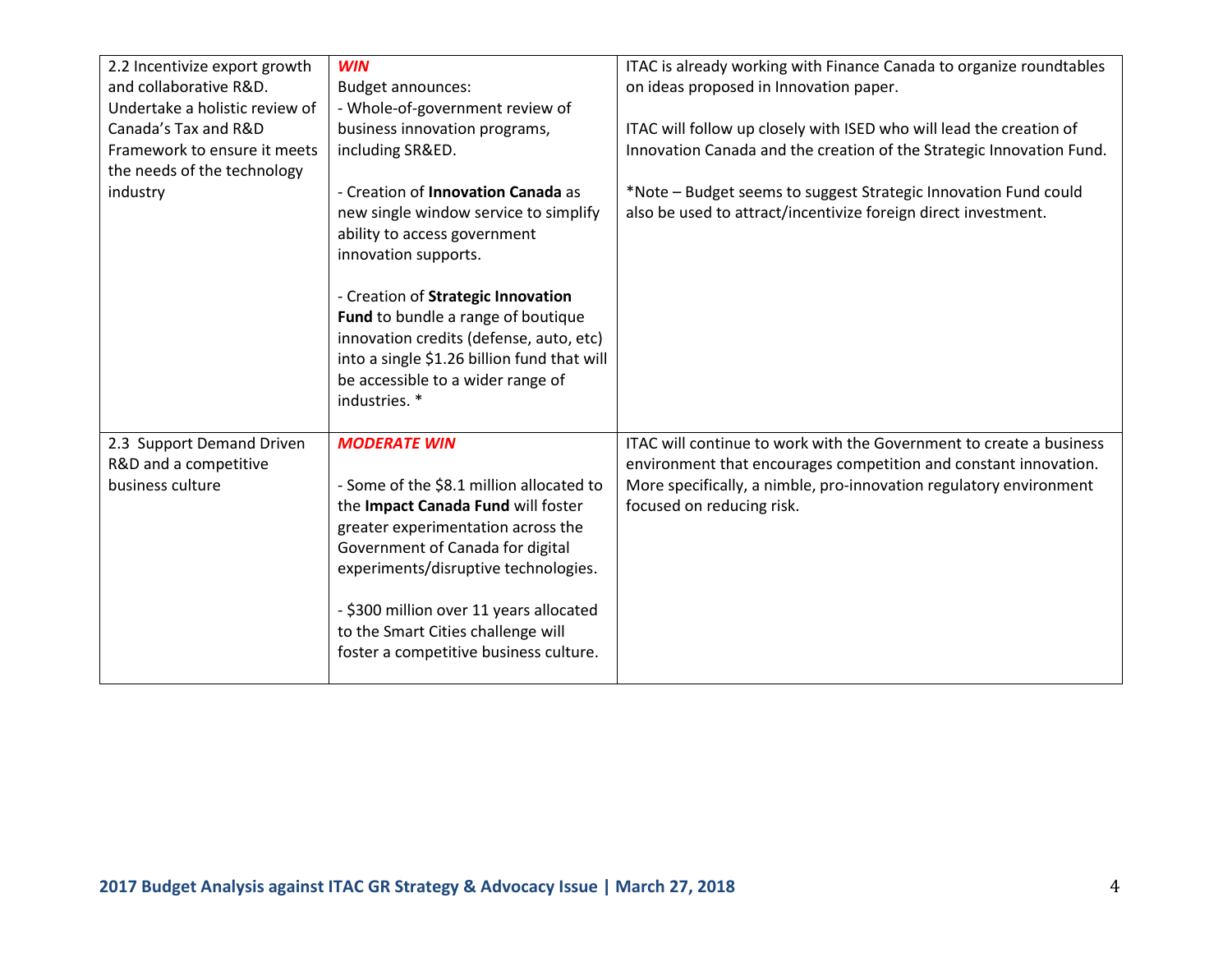| 2.4 Increase access to capital                                                        | <b>WIN</b><br>- \$400 million for the Business<br>Development Bank of Canada to<br>launch a new Venture Capital Catalyst<br>initiative aimed at increasing late stage                                                                     | ITAC will continue to work with the federal and provincial<br>governments to increase access to venture and "scale-up" capital for<br>fast-growing firms, including providing new sources of subordinated<br>debt beyond the Business Development Bank of Canada. |
|---------------------------------------------------------------------------------------|-------------------------------------------------------------------------------------------------------------------------------------------------------------------------------------------------------------------------------------------|-------------------------------------------------------------------------------------------------------------------------------------------------------------------------------------------------------------------------------------------------------------------|
|                                                                                       | VC. Leveraging additional private<br>sector resources, the fund could inject<br>\$1.5 billion into Canadian innovation.                                                                                                                   |                                                                                                                                                                                                                                                                   |
|                                                                                       | -A new \$40 million fund for women-<br>led technology firms, announced in<br>November 2016, consisting of both<br>venture and growth capital, and an<br>additional \$10 million to support<br>regional initiatives for women<br>founders. |                                                                                                                                                                                                                                                                   |
|                                                                                       | - Continued progress on the 2015<br>commitment to increase term lending<br>to majority women-owned businesses<br>to at least \$700 million over three<br>years.                                                                           |                                                                                                                                                                                                                                                                   |
| 2.5 Finalize multinational<br>trade agreements and create<br>interoperable regulatory | <b>WIN</b><br>Budget announces \$6 million to<br>Treasury Board Secretariat to pursue                                                                                                                                                     | ITAC has already been working with Global Affairs Canada on<br>priorities for a Canada-China trade agreement.                                                                                                                                                     |
| regimes.                                                                              | regulatory alignment initiatives with<br>key trading partners.                                                                                                                                                                            | ITAC has also been invited by Global Affairs Canada to join a<br>confidential "Services" stakeholder group to participate in NAFTA re-<br>negotiations, which could include the creation of a new section on                                                      |
|                                                                                       | Budget discusses potential new trade<br>agreement with China as well as the<br>implementation of CETA agreement                                                                                                                           | the digital economy.<br>ITAC is continuing to work with multiple federal departments on                                                                                                                                                                           |
|                                                                                       | with the EU.<br>Budget also details the government's                                                                                                                                                                                      | these issues. ITAC is also collaborating with international partner<br>organizations to drive interoperability through multilateral forums<br>like G20, OECD and APEC.                                                                                            |
|                                                                                       | commitment to an open internet.                                                                                                                                                                                                           |                                                                                                                                                                                                                                                                   |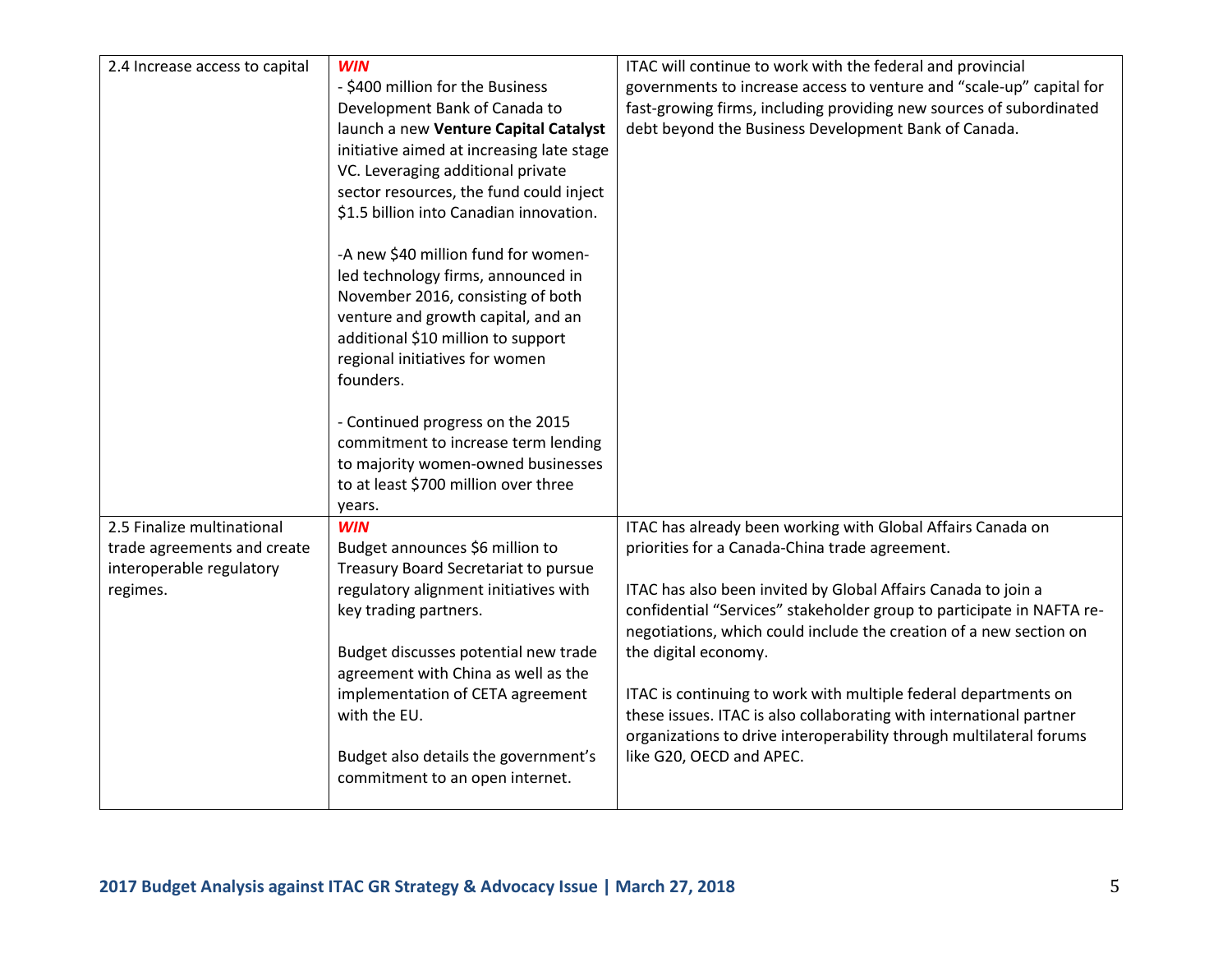| 2.6 Protect Canadian IP         | <b>WIN</b>                                      | ITAC will follow up with ISED as Canada's new IP strategy is           |
|---------------------------------|-------------------------------------------------|------------------------------------------------------------------------|
| creators to combat frivolous    | <b>Budget announces the Government</b>          | developed. ITAC will also raise the challenges of predatory IP suits   |
| or innovation-suppressing       | will develop a new intellectual                 | with Global Affairs Canada as part of potential NAFTA re-negotiations. |
| intellectual property (IP)      | property strategy in 2017 to ensure             |                                                                        |
| litigation                      | Canada's IP regime is modern, robust            |                                                                        |
|                                 | and supports innovation.                        |                                                                        |
| 2.7 Open internal digital trade | The Canadian Free Trade Agreement               | ITAC is continuing to raise this issue at the federal and provincial   |
|                                 | (replacement for the Agreement on               | levels.                                                                |
|                                 | Internal Trade) is mentioned, but no            |                                                                        |
|                                 | new details are provided.                       |                                                                        |
| 2.8 Broadening trade support    | <b>WIN</b>                                      | ITAC is engaging ISED and TBS on the development of a strategic        |
| programs to help innovative     | Creation of Strategic Innovation Fund           | procurement program.                                                   |
| firms find domestic "anchor"    | (i.e. strategic procurement) is partially       |                                                                        |
| clients.                        | targeted at helping innovative SMEs             | ITAC will continue to discuss challenges and opportunities of digital  |
|                                 | find first or anchor customers in               | commerce with a range of departments, including during NAFTA re-       |
|                                 | government.                                     | negotiation discussions.                                               |
| <b>Digital Government</b>       |                                                 |                                                                        |
| 3.1 Solve the legacy dilemma    | <b>WIN</b>                                      | ITAC will work closely with Public Services and Procurement Canada     |
| and set-aside funds to kick-    | - Creation of a \$50 million Innovative         | and Treasury Board Secretariat to delve further into Innovation        |
| start digital initiatives to    | Solutions Canada to drive strategic             | Solutions Canada funding, the Impact Canada Fund and how               |
| innovate public service         | and experimental procurement based              | departments will be allocated funds to kick-start digital experiments. |
| delivery.                       | on the U.S. SBIR model.                         |                                                                        |
|                                 |                                                 | Budget also highlights right for federal employees to request more     |
|                                 | - \$8.1 million Impact Canada Fund to           | flexible work arrangements, including working mobile or from home,     |
|                                 | introduce new challenge and open                | which could create opportunities for the ICT industry. ITAC will also  |
|                                 | problem solving approaches to federal           | investigate this new announcement.                                     |
|                                 | procurement.                                    |                                                                        |
|                                 |                                                 |                                                                        |
|                                 | - President of Treasury Board provided          |                                                                        |
|                                 | funding within ICF to drive                     |                                                                        |
|                                 |                                                 |                                                                        |
|                                 | experimentation in federal digital<br>services. |                                                                        |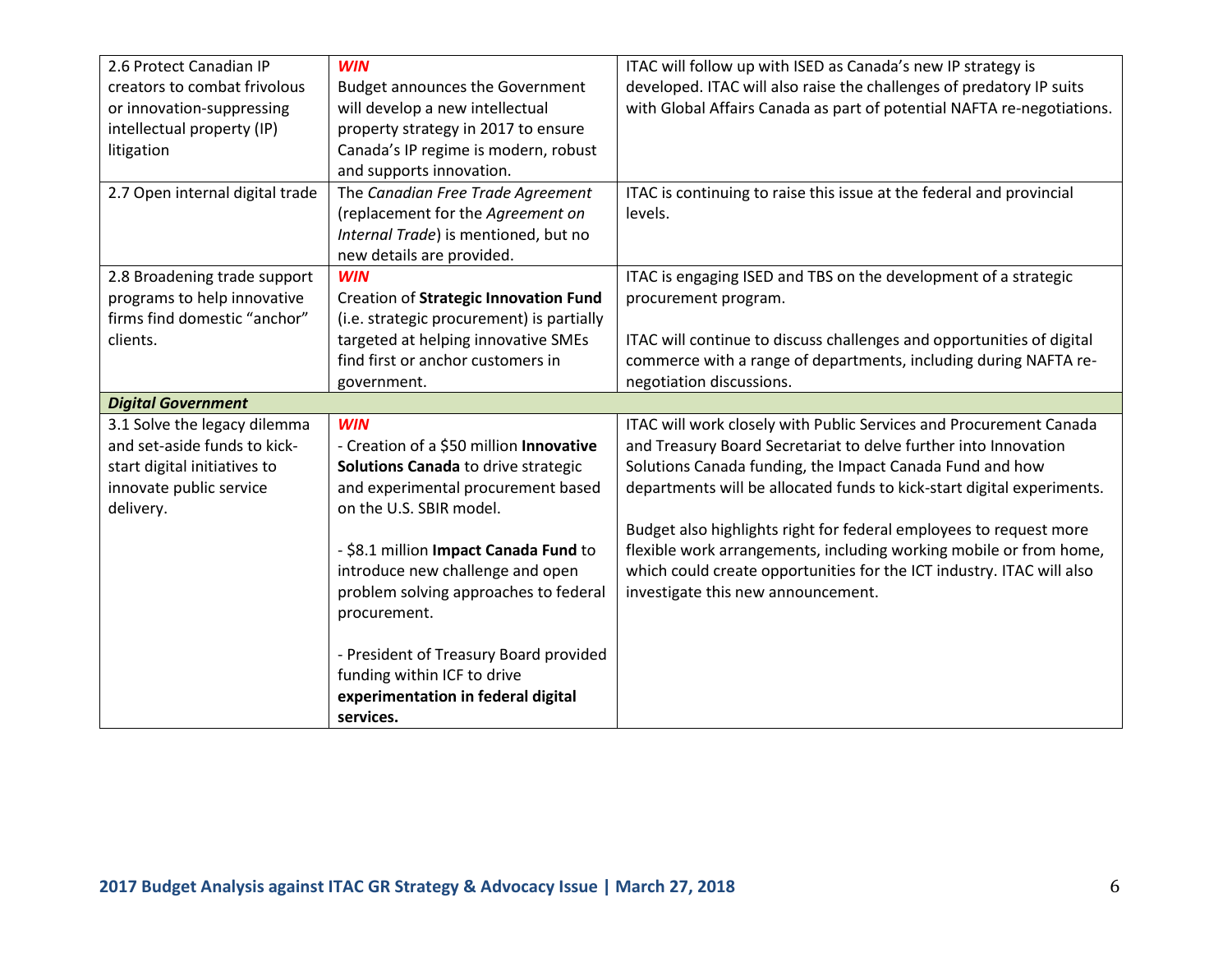| 3.2 Centralize digital<br>leadership to ensure a whole-<br>of-government approach                                                                      | <b>WIN</b><br>The budget announces the creation of<br>a Canada Digital Service, informed by<br>the models of the U.S.'s Digital<br>Service/18F and U.K. Digital<br>Government Service. | ITAC will continue to work with Treasury Board Secretariat on the<br>creation of a centralized digital services for the Government of<br>Canada.                                                                                                                                                                                                                                                                                                                 |
|--------------------------------------------------------------------------------------------------------------------------------------------------------|----------------------------------------------------------------------------------------------------------------------------------------------------------------------------------------|------------------------------------------------------------------------------------------------------------------------------------------------------------------------------------------------------------------------------------------------------------------------------------------------------------------------------------------------------------------------------------------------------------------------------------------------------------------|
| 3.3 Work to address the<br>government's internal ICT<br>talent gap.                                                                                    | No mention in Budget 2017                                                                                                                                                              | ITAC will continue to address the ICT skills gap (and ICT gender gap)<br>within the Government of Canada in the year ahead.                                                                                                                                                                                                                                                                                                                                      |
| 3.4 Modernize procurement,<br>create a single procurement<br>playbook and work with<br>Industry to develop a 21st<br><b>Century Procurement Policy</b> | <b>WIN</b><br>Budget proposes that legislative<br>amendments be made to make<br>procurement and delivery of IT goods<br>and services to the federal<br>government more efficient       | ITAC is working very closely with Public Works and Government<br>Services, Treasury Board and Shared Services Canada to modernize<br>the ICT related procurement framework across the Government of<br>Canada. ITAC will however investigate the legislative amendments<br>that were announced.<br>ITAC's highly successful 21 <sup>st</sup> Century Procurement event on March 9 <sup>th</sup><br>2017 is leading to substantive changes in federal procurement |
| 3.5 Develop a robust<br>engagement process with the<br>ICT sector for technology<br>related initiatives                                                | Not mentioned in Budget 2017                                                                                                                                                           | practices and processes.<br>ITAC is presently working with Public Services and Procurement<br>Canada to modernize current industry engagement platforms.                                                                                                                                                                                                                                                                                                         |
| 3.6 Create a digital leadership<br>advisory council to support<br>government transformation,<br>modernization and<br>digitization efforts.             | Not mentioned in Budget 2017                                                                                                                                                           | ITAC is presently working with Treasury Board Secretariat to identify<br>how to best develop this Advisory.                                                                                                                                                                                                                                                                                                                                                      |
| <b>Talent</b>                                                                                                                                          |                                                                                                                                                                                        |                                                                                                                                                                                                                                                                                                                                                                                                                                                                  |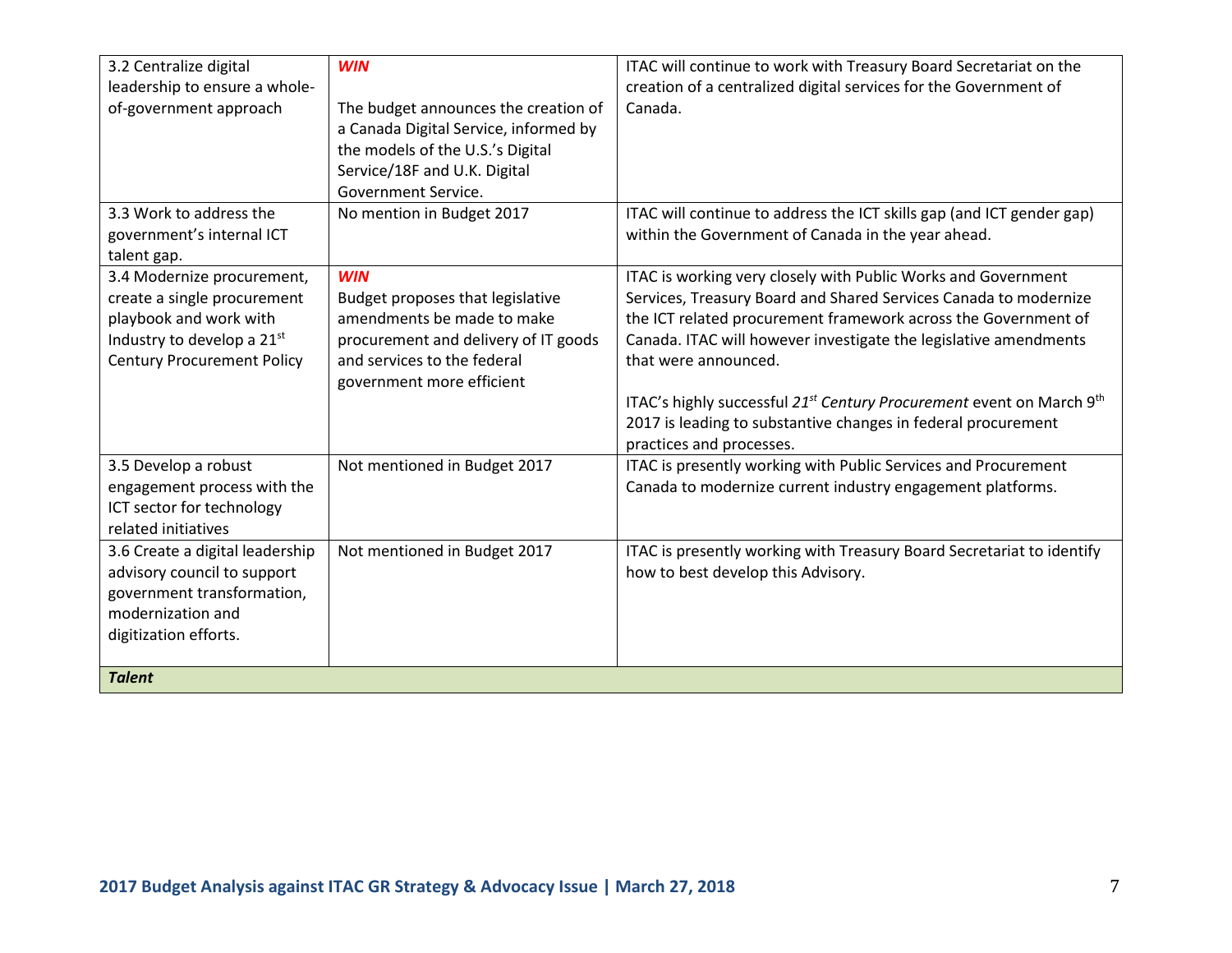| 4.1 Provide support for        | <b>WIN</b>                            | ITAC is working closely with ISED and ESDC on new youth engagement |
|--------------------------------|---------------------------------------|--------------------------------------------------------------------|
| programs targeting women to    | - Budget proposes new funding to      | initiatives along with Status of Women to support and encourage    |
| enter ICT                      | encourage STEM careers for            | more women in ICT.                                                 |
|                                | underrepresented groups, including    |                                                                    |
|                                | women and aboriginal populations.     |                                                                    |
|                                |                                       |                                                                    |
|                                | - \$40 million fund for women-led     |                                                                    |
|                                | technology firms, announced in        |                                                                    |
|                                | November 2016, consisting of both     |                                                                    |
|                                | venture and growth capital, and an    |                                                                    |
|                                | additional \$10 million to support    |                                                                    |
|                                | regional initiatives for women        |                                                                    |
|                                | founders.                             |                                                                    |
|                                |                                       |                                                                    |
|                                | - Continued progress on the 2015      |                                                                    |
|                                | commitment to increase term           |                                                                    |
|                                | lending to majority women-owned       |                                                                    |
|                                | businesses to at least                |                                                                    |
|                                | \$700 million over three years.       |                                                                    |
|                                | - Budget also highlights the new      |                                                                    |
|                                | Canada-U.S. Council for the           |                                                                    |
|                                | Advancement of Women                  |                                                                    |
|                                | Entrepreneurs and Business Leaders.   |                                                                    |
| 4.2 Support K-12 technology    | <b>WIN</b>                            | ITAC has already engaged ISED to align CareerMash as a unique and  |
| education, including ITAC's    | Budget announces \$50 million in new  | important component of a new youth digital literacy and career     |
| CareerMash program             | funding to teach digital skills (e.g. | strategy.                                                          |
|                                | coding).                              |                                                                    |
| 4.3 Increase investment in     | <b>MODERATE WIN</b>                   | ITAC is highly engaged with ESDC and is expecting to participate   |
| experiential learning, digital | Budget (re) announces \$73 million to | closely in a new work integrated learning program.                 |
| literacy and upskilling        | support work integrated learning in   |                                                                    |
|                                | key sectors.                          |                                                                    |